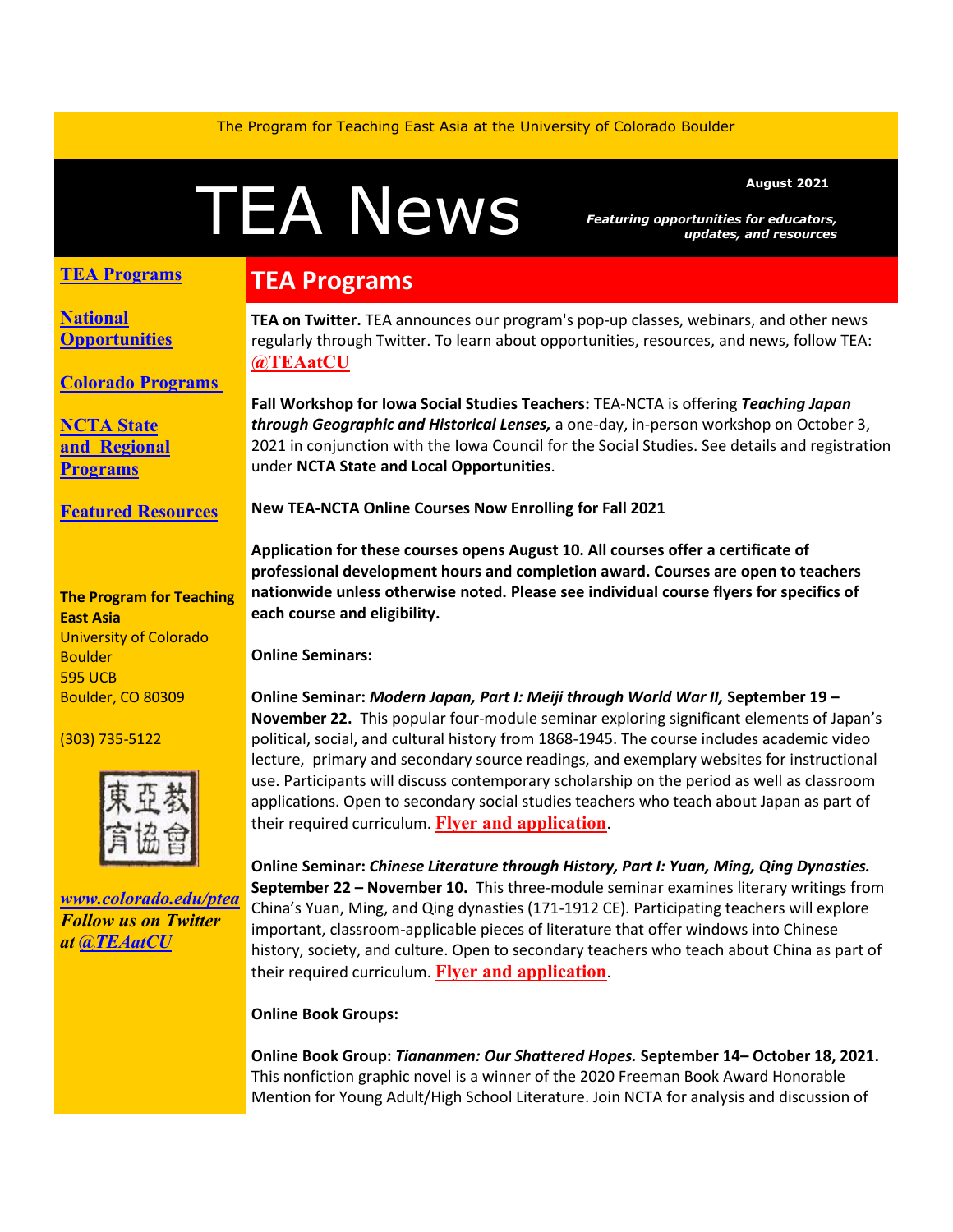the events of 30 years ago that led to the Tiananmen massacre. Open to secondary teachers who teach about China. **[Flyer and application](https://www.colorado.edu/ptea/sites/default/files/attached-files/tiananmen1989flyer.pdf)**.

**Online Book Group:** *The Land of Large Numbers: Linking Literature and Current Issues.*  **October 2 – November 6, 2021**. In this four-week, 12-hour NCTA book group, participants will read short stories in the critically acclaimed *Land of Big Numbers* that examine the lives of individuals navigating the complexities of life in contemporary China. Each story will be accompanied by non-fiction background reading to establish context. **[Flyer and](https://www.colorado.edu/ptea/content/chinanumbersflyer)  [application](https://www.colorado.edu/ptea/content/chinanumbersflyer)**.

**Online Book Group: [Flyer and application](https://www.colorado.edu/ptea/sites/default/files/attached-files/si2021application.pdf)**

## <span id="page-1-0"></span>**National Opportunities**

**NCTA Offerings from the Five College Center for East Asian Studies (FCCEAS).** FCCEAS has announced several online offerings for late summer and early fall 2021. More information and registration links **[here](https://www.fivecolleges.edu/fcceas)**.

- **Online Workshop:** *Ties that Bind: Women's Empowerment in early 20th Century Korea.* **August 12, 1-3 pm EDT.** What role did Christian missionaries and the Christian church play in the empowerment of Korean women in the early 20th century? This is the essential question which will be discussed in this 2-hour virtual workshop led by Lee-Ellen Strawn. Open to open to K-16 educators, administrators, and home school teachers. **[Registration](https://www.fivecolleges.edu/fcceas/ncta/2021-women-in-korea-workshop)**.
- *Sports in Japan: The Olympics and More*. March 16, with Robin Kietlinski.
- *Basho and the River Stones.* April 6, with author Tim J. Myers, in collaboration with the University of Colorado Program for Teaching East Asia.
- •

•

**NCTA** 

**NCTA** 

**NCTA** 

**Putting Books to Work. August 12, 7-8 pm ET.** Grace Lin, a *New York Times* bestselling author and illustrator, discusses how to encourage children to read books with culturally diverse characters. **[Register.](https://secure-web.cisco.com/1_H-9aMAVSW4Rm6JHULz7Hc3rCgzn6G1iI-XSRNKLD0-EGzaDI02dMsDg0AXgtJJpuC7w_pPktwiZ2e7vS5e8dCuSpUPgdDBymHr5YMEolZmQQ0HD7ds4qZlnv6hnMYMn8SOJAS62BVQKhjLGam9oXRCjQowzi0d5EWuNPVofM60NjVSNs2Zb4XE8Pmy1BM-yBqEH78GqeYB5toXw_WkMjzUTgcHQm7H9X2rHwnOrN2qCpnB4JRzILYJrfcVVjoRzczjeU8bjpfrQCBWKGr7-V6YOI4TROE-Nkyn7L0ByeYtGoyTg1ucO5BrLRTHEOT_ffa5WRq-dWJFp-nIPGflc15oSF13IKmc0clDCXaxTiwJQvyswflCbzFVbiNDsQhuJ86QmkVHXggGS18qtbZaVc7yIpsCnuyXdoPjJp5zfk7YJ59DiPgs1o4wmWEbM-NoNM3fkgR7pq5B13Ri3VUVYfA/https%3A%2F%2Fwww.carlemuseum.org%2Fvisit%2Fevents%2Fputting-books-work%3Ffbclid%3DIwAR1BXJDsOzKjgzL8jVZgKV0e5pQngEmD7ANfJz5nMJb3tFQiIC9FseOhSjI)**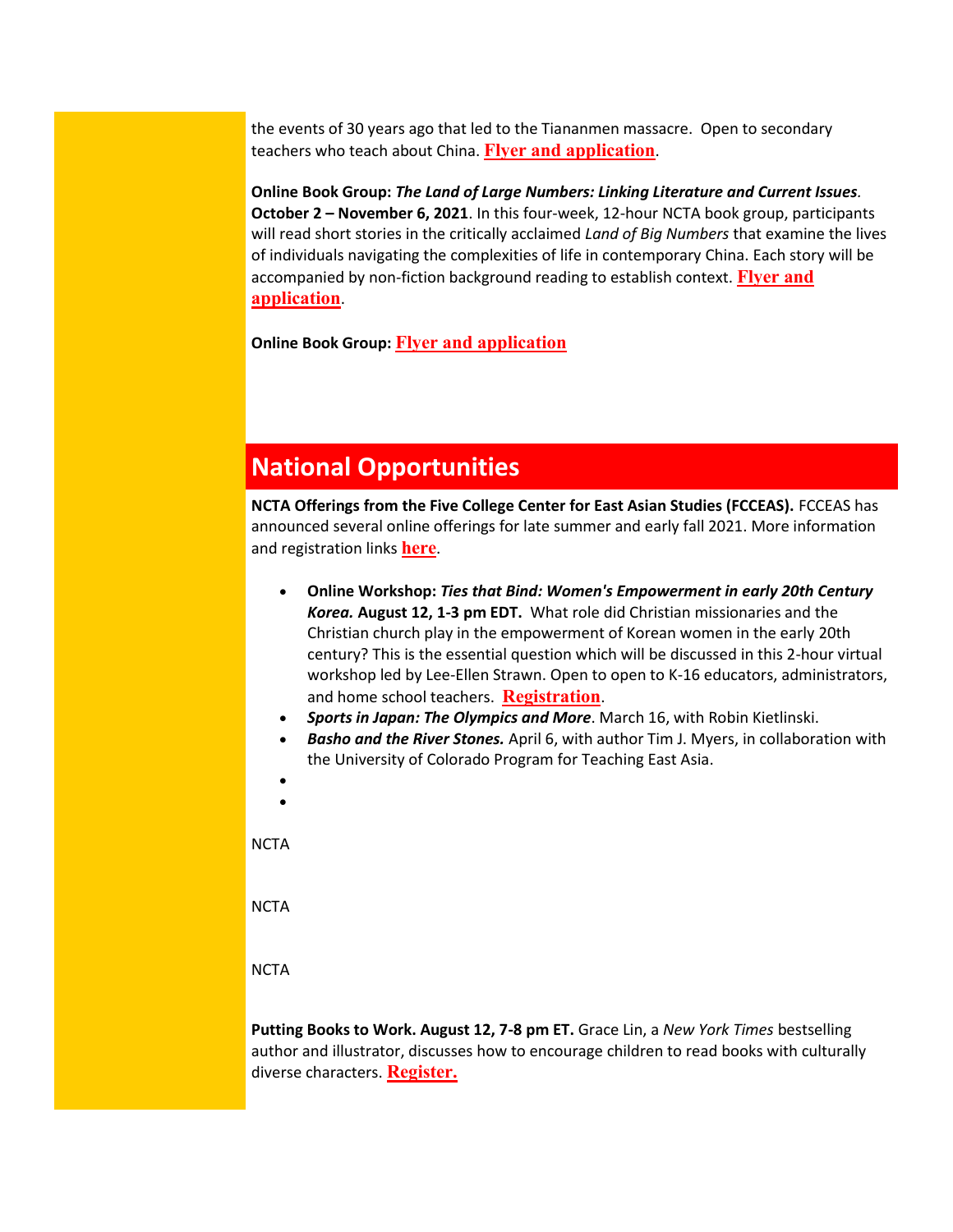**Teachers of Critical Languages Program Grant. Application deadline: October 22, 2021**.Opportunity for K-12 schools to launch a new Chinese language program or expand an existing one by hosting a teacher from China. **[Information and application here](https://tclprogram.org/apply-us-schools)**.

**Online, one-day workshop:** *Cross-Cultural Comparison between South Korea and America: Stereotypes and Biases***. October 16, 2021, 11am – 6pm EST.** Application deadline: September 15, 2021. Pathways to Cross-Cultural Understanding invites K-12 educators in the US to gain cross-cultural knowledge between the US and South Korea, as well as Korean American society.Information and application. Information and application **[here](https://secure-web.cisco.com/1OYghvILRYmWyW07RwfbLIRipB_lL1J5YJfA3Kg7b0bRITSkcnA2Drep52B6wCy81SBGj1gPUiy-F3otZDbfl5MgbZJVAPRjwB0Sr9HdnbhhDSroY8a-FA8oJHajk-zGNWdEdFV0pYquxItsTQM5di_RiHIBCQBUauNbBrLHQvrSz_d7uNdtKMU7NEHlxO06daGttnZg6fDzrmI82H5yQTVL2AzoXuCzMlgsjLcUNH5PIheViBFB1gK53EkbKt2pQbBFOmv6Iy_JOtTShzazNgPfAbCfUhmOCBmDP64Y_fyA1h4jmEAfO7ZTnDv4LRkbsGJhNWRL_pDw02rgSjA7sbzkrOuawCZSux47U7y78uRjmaVIxc8L2LNFZ8Snzy17zG9npwElYUHMw6yoLc3KaRSfISg_jyfq0gx7nvDNb6gSrRPxOsf1eVib56DAHCkq_eqxImACoxR6etK6bVyh_lQ/https%3A%2F%2Fwww.pcrosscultural.com%2Fevent-details%2Fstereotypes-and-discrimination)**.

**NCTA Online Workshop:** *Behind the Scenes: Exploring the Environments of Edo Japan through the Documentary Edo Avant Garde***. May 15, 9:30-11:30 am ET.** Prior to this workshop from NCTA at the Five College Center for East Asian Studies, participants will watch a film on Japanese arts of the Edo era; during the workshop, master teachers will share lessons on using concepts from the film in the classroom. Priority given to teachers in New England and New York. .

**NCTA Online Seminar:** *Sashiko: A Japanese Needlework Art.* **May 15 – July 15. Application deadline: May 14 or when workshop fills.** NCTA at the Five College Center for East Asian Studies is offering this primarily asynchronous program in which a sashiko artisan will offer instruction in how to create sashiko projects; readings, optional small-group online meetings with the artisan, and one synchronous webinar will complement the video presentations. **[Application](https://www.fivecolleges.edu/fcceas/ncta/sashiko-online-workshop)**.

**Online Seminars:** *Korean History and Culture***, June 28-30, 1-4 pm PT.** *Sijo: Comparing Verses from Korea, China, and Japan***, July 6, 13, and 20, 1-3 pm PT. Registration deadline: June 10.** National Korean Studies Seminar, NCTA at Indiana University, and the Sejong Cultural Society are collaborating to offer these two programs. Teachers can sign up for one or both. **[More information and registration](https://docs.google.com/document/d/1nnqj-iA48I4ZUFj_eWm-S8HvyVOy7zoxEhLiRem9wTU/edit)**.

## <span id="page-2-0"></span>**Colorado Programs**

**Outdoor Movie and Lion Dance. August 17, 2021, 6 pm.** Sunset Cinema at Sculpture Park presents a free outdoor viewing of Walt Disney's *Raya and The Last Dragon* and an opening performance of a Chinese Lion Dance by Shaolin Hung Mei King Fu. **[More information](https://www.eventbrite.com/e/sunset-cinema-raya-and-the-last-dragon-tickets-164556195009)  [and registration.](https://www.eventbrite.com/e/sunset-cinema-raya-and-the-last-dragon-tickets-164556195009)**

## <span id="page-2-1"></span>**NCTA State and Regional Programs**

**Iowa:** *Teaching Japan through Geographic and Historical Lenses***. October 3, 2021, 9 am – 4 pm. Registration deadline: September 24, 2021.** The workshop takes place in West Des Moines a day prior to the Iowa Council for the Social Studies Conference. It will feature presentations on Japan's geography and early modern Japan's domestic and foreign policies, with attention to skills-based learning and disciplinary literacy per the Iowa Social Studies Standards. Stipends and curricular resources are available. **[Registration](http://www.colorado.edu/ptea/content/iafall2021flyer)**.